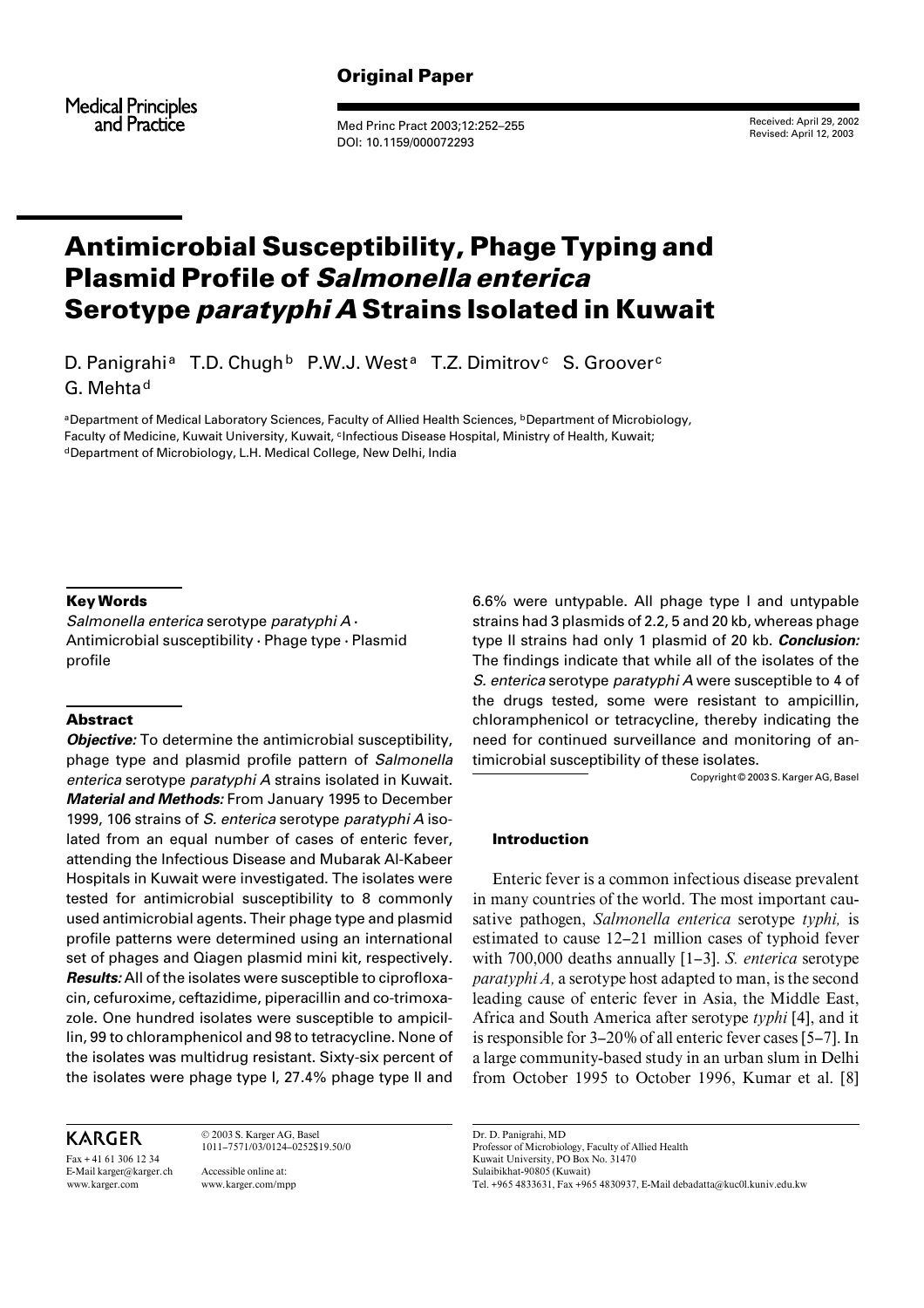reported that the *S. enterica* serotype *paratyphi A* caused 25% of the cases of enteric fever in the region. Sood et al. [9] in a retrospective study of the laboratory records of the All India Institute of Medical Sciences, New Delhi, India, showed that the proportion of serotype *paratyphi A* isolates increased from 6.5% in 1994 to 44.9% in 1998. This increase may be due to a high degree of clinical suspicion, changing test susceptibility or even a change in the virulence of the organism. In Kuwait, serotype *typhi* is common, as reported by Panigrahi et al. [10].

Various epidemiological typing methods that included antimicrobial susceptibility testing, phage typing, biotyping and various molecular typing methods have been used to identify the relatedness of *S. enterica* serotypes isolated from outbreaks. Molecular typing methods based on characterization of plasmid DNA that have been used for the differentiation of *S. enterica* serotypes include plasmid profile typing, plasmid fingerprinting and the identification of plasmid-mediated virulence genes [11–15]. Such typing methods are extensively reported for serotype *typhi* and other salmonellae*.* Only one report is available for *S. enterica* serotype *paratyphi A* [2]. The present study was carried out to determine the antimicrobial susceptibility pattern, phage typing and plasmid profile of *S. enterica* serotype *paratyphi A* strains isolated in Kuwait.

#### Materials and Methods

A total of 106 *S. enterica* serotype *paratyphi A* strains sequentially isolated from blood from January 1995 to December 1999 at the Infectious Diseases and Mubarak AI-Kabeer Hospitals, Kuwait, were included in the study. The isolates were identified by API-20E and confirmed by serotyping with appropriate antisera (Difco, USA). In vitro antimicrobial susceptibility against ampicillin, tetracycline, chloramphenicol, co-trimoxazole, ciprofloxacin, cefuroxime, ceftazidime and piperacillin was done by the Kirby-Bauer disc diffusion test [16]. Phage typing was carried out at the National Phage Typing Centre, L.H. Medical College, New Delhi, India, using an international set of phages. Plasmid DNA profiling was done using the Qiagen plasmid mini kit, according to the manufacturer's instructions (Qiagen Inc., Chatswofth, Calif., USA), followed by electrophoresis on agarose gel at room temperature for 2 h. The molecular weights were estimated in relation to  $\lambda$  DNA/*Hind III* marker (Gibco Life Technology, Paisley, UK).

#### Results

Of the 106 *S. enterica* serotype *paratyphi A* strains tested, 5 each were isolated from Kuwaiti and Egyptian patients. The remaining 96 strains were isolated from patients coming from the Indian subcontinent (42 from

Table 1. Details of patterns of resistance of *S. paratyphi A* strains

| Resistance pattern | Total number of<br>resistant strains |
|--------------------|--------------------------------------|
| C                  | 3                                    |
| $A$ and $T$        | 5                                    |
| $C$ and $T$        | 3                                    |
| A and $C$          |                                      |
| Total              | 12                                   |
|                    |                                      |

 $A = Ampicillin$ ;  $C = chloramphenicol$ ;  $T =$  tetracycline.

India, 30 from Bangladesh, 24 from Pakistan). All isolates were susceptible to ciprofloxacin, cefuroxime, ceftazidime, piperacillin and co-trimoxazole. Seven strains (6.6%) were resistant to chloramphenicol of which 3 were resistant to it alone and 3 and 1 were also resistant to tetracycline and ampicillin, respectively. Five strains were also resistant to ampicillin and tetracycline. None of the isolates was multidrug resistant (more than 2 drugs) (table 1). All of the resistant strains were isolated from patients coming from the Indian subcontinent. All of the 10 isolates from the Kuwaiti and Egyptian patients were susceptible to the 8 antimicrobial agents tested. Phage typing showed that 70 isolates (66%) were of phage type I, 29 (27.4%) phage type II and the remaining 7 (6.6%) were untypable. Plasmid profile analysis demonstrated that all of the phage type I and untypable strains had 3 plasmids of 2.2, 5 and 20 kb, whereas phage type II strains had only 1 plasmid of 20 kb (fig. 1).

# **Discussion**

*S. enterica* serotype *paratyphi A* has always been an important causative agent of enteric fever, next only to *S. enterica* serotype *typhi.* Drug resistance to *S. enterica* serotype *paratyphi A* has not been reported in Kuwait. All of the 106 isolates were susceptible to ciprofloxacin, cefuroxime, ceftazidime, piperacillin and co-trimoxazole. None of the isolates was multidrug resistant. In an unpublished study, one of the present authors (Mehta at the National Salmonella Phage Typing Centre, New Delhi, India) showed that 215 strains of *S. enterica* serotype *paratyphi A* obtained during 2001 were susceptible to

*Salmonella enterica* Serotype *paratyphi A* in Kuwait

Med Princ Pract 2003;12:252–255 253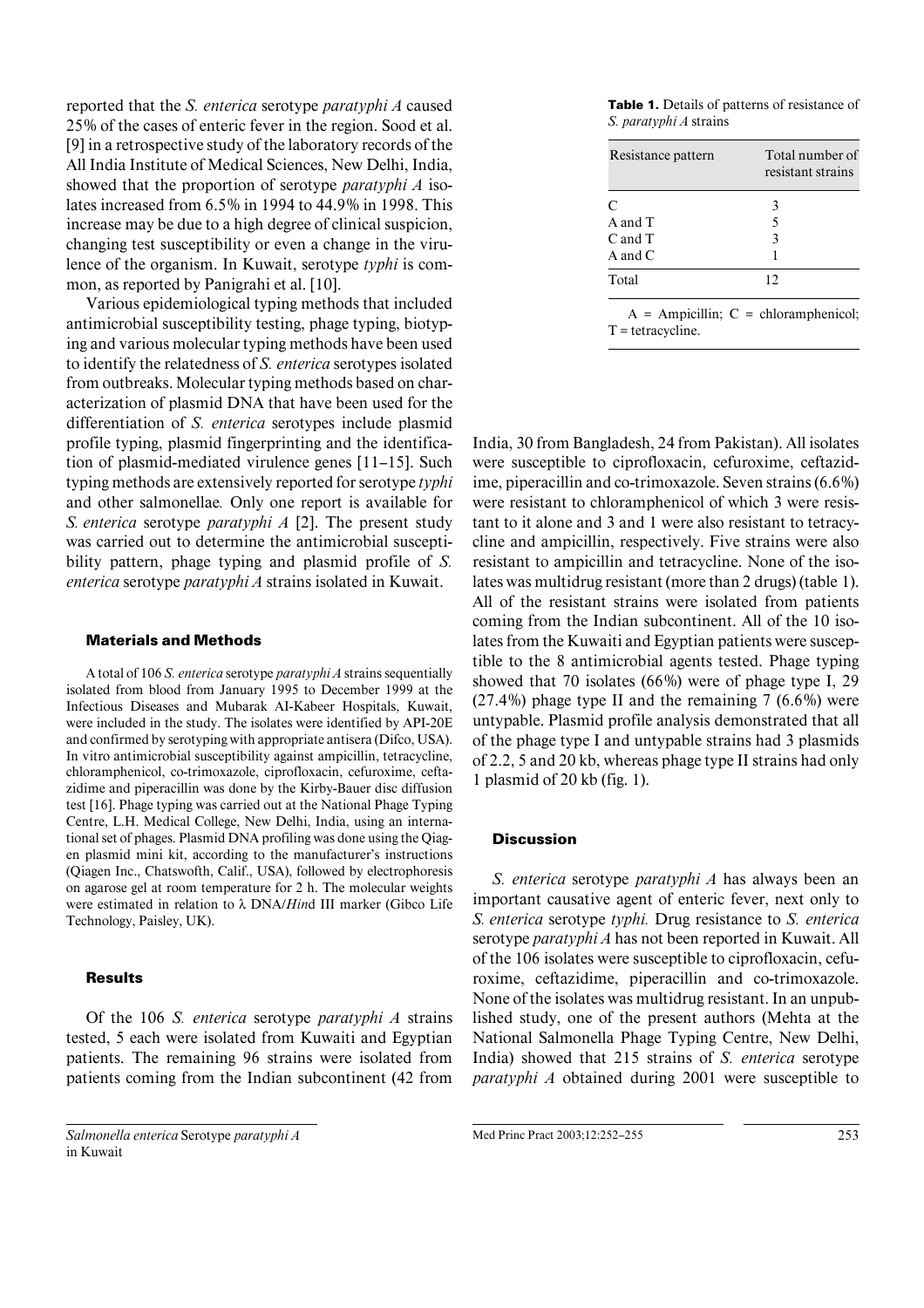

Fig. 1. Plasmid profiles of *S. enterica* serotype *paratyphi A*. Lane 1: molecular weight markers; lanes 2–4, and lanes 5 and 6 represent plasmids in phage type 1, untypable and phage type 2 isolates, respectively.

ciprofloxacin, cotrimoxazole, aminoglycosides and cephalosporins (cefuroxime, ceftazidime), but 64 (29.7%) were resistant to tetracycline, 8 (3.7%) to ampicillin and 4 (1.8%) to chloramphenicol. In this study, a similar pattern of drug resistance was observed with one exception: higher resistance to tetracycline, probably due to the fact that tetracycline is very rarely used in Kuwait. It is also noteworthy that all of the resistant strains were isolated from patients from the Indian subcontinent. In another study, Mahanta [17] reported very high resistance (92%) in *S. enterica* serotype *paratyphi A* strains to ampicillin.

# **References**

- 1 Threlfall EJ, Hall MLM, Rowe B: *Salmonella* bacteraemia in England and Wales 1981–1990. J Clin Pathol 1992;45:34–36.
- 2 Thong KL, Cheong YM, Puthucheary S, Koh CL, Pang T: Epidemiologic analysis of sporadic *Salmonella typhi* isolates and those from outbreaks by pulsed-field gel electrophoresis. J Clin Microbiol 1994;32:1135–1141.
- 3 Mirza SH, Beeching NJ, Hart CA: Multi-drug resistant typhoid: A global problem. J Med Microbiol 1996;44:317–319.

4 Old DC, Threlfall EJ: *Salmonella*; in Balows A, Duerden BI (eds): Topley & Wilson's Microbiology and Microbial Infections, ed 9. London, Arnold, 1998, pp 969–997.

- 5 Matsubara Y, Murata M, Masuda G, Tsuji M, Negishi M: Clinical research on patients with typhoid and paratyphoid fever (1984–1987). Research Group for Infectious Enteric Diseases, Japan. Kansenshogaku Zasshi 1991;65: 710–717.
- 6 Hustinx WN, Nio Y, Speelman P: Abdominal typhus and paratyphoid fever in 2 academic hospitals: 1984–1990. Ned Tijdschr Geneeskd 1993;137:291–294.
- 7 Kapil A, Sood S, Reddaiah VP, Das B, Seth P: Paratyphoid fever due to *Salmonella enterica* serotype *paratyphi A*. Emerg Infect Dis 1997;3: 407.
- 8 Kumar R, Sazawal S, Sinha A, Sood S, Bhan MK: Typhoid fever: Contemporary issues as related to the disease in India. Round Table Conference Series on Water Borne Diseases, ed 12. New Delhi, Ranbaxy Science Foundation, 1997, vol 2, pp 31–36.

254 Med Princ Pract 2003;12:252–255 Panigrahi/Chugh/West/Dimitrov/Groover/ Mehta

However, these isolates were from an outbreak in northeast India.

Phage type I is the most common phage type of *S. enterica* serotype *paratyphi A* as reported by various workers, varying from 63 to 100% [7, 17, 18] and similar to 66% phage type 1 of this study. Although Mehta at the National Salmonella Phage Typing Centre, New Delhi, had phage type IV (22%) and untypable (35%) isolates, we did not encounter any phage type IV strains in Kuwait.

Application of plasmid profile analysis is a useful typing method for determining relatedness of salmonellae such as *S. dublin* [19], *S. typhimurium* [20], *S. enteritidis* [14] and *S. typhi* [21], but no such report is available for *S. enterica* serotype *paratyphi A* strains. Although we have demonstrated the presence of plasmids in the strains studied, this was not sufficient to establish the relatedness of the isolates. We plan to use restriction enzyme cleavage in future studies to resolve this problem.

### Conclusion

The 106 strains of *S. enterica* serotype *paratyphi A* isolated in Kuwait were susceptible to ciprofloxacin, cefuroxime, ceftazidime, piperacillin and co-trimoxazole. However, several of the isolates were resistant to ampicillin, chloramphenicol or tetracycline, thereby indicating the need for continuous monitoring of the susceptibility pattern of *S. enterica* serotype *paratyphi* A to these drugs in Kuwait*.*

#### Acknowledgement

This work is funded by Kuwait University research grant NM 023.